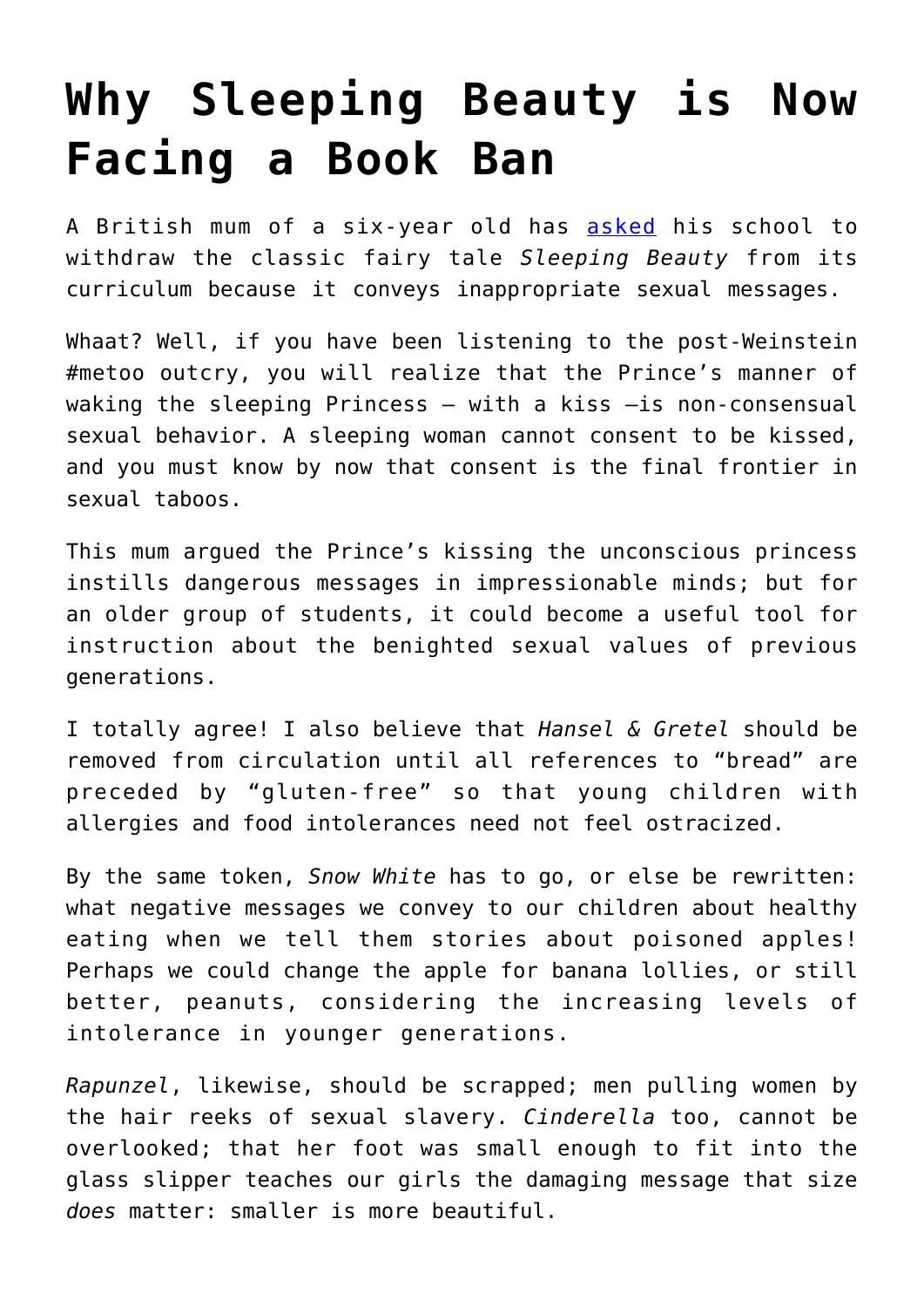*Beauty and the Beast* surely represents an early form of Stockholm Syndrome, with Belle becoming a voluntary hostage of the Beast in his castle. Exposure to that message has the potential to cause huge psychological damage!

In fact, on closer inspection, it would seem that all our traditional fairy tales are entirely inappropriate for children these days. Perhaps we should not even attempt a revision of the offending aspects, there are just too many to render the undertaking viable.

Possibly we need to dump these outdated tales altogether and create a new set of culturally appropriate stories for our children. One could be about the little ticking bomb that one day was wrapped in copious amounts of cotton wool – which is what today's stories about love amount to.

Shielding our young ones from fairy tales – where the romance is always about chastity and marriage — but making sure they are exposed to "positive" sexual messages such as "do whatever you want so long as it feels good and she says yes," is, exactly, handing them a time bomb.

Funnily enough, if I were a feminist, (give me a definition and I'll tell you whether I qualify), I would hang onto the story of *Sleeping Beauty*. The princess falls into her hundredyear reverie by pricking her finger on a spinning wheel clearly a critique of a society in which women are bound to domestic tasks.

That may be a long bow to draw, but not much longer than claiming that Prince's act of kissing his *betrothed* as she slept is a form of sexual assault. Who knew the Brothers Grimm could be so racy!

—

*Veronika Winkels is a freelance writer who lives in Melbourne and is married with two young children. She recently completed*